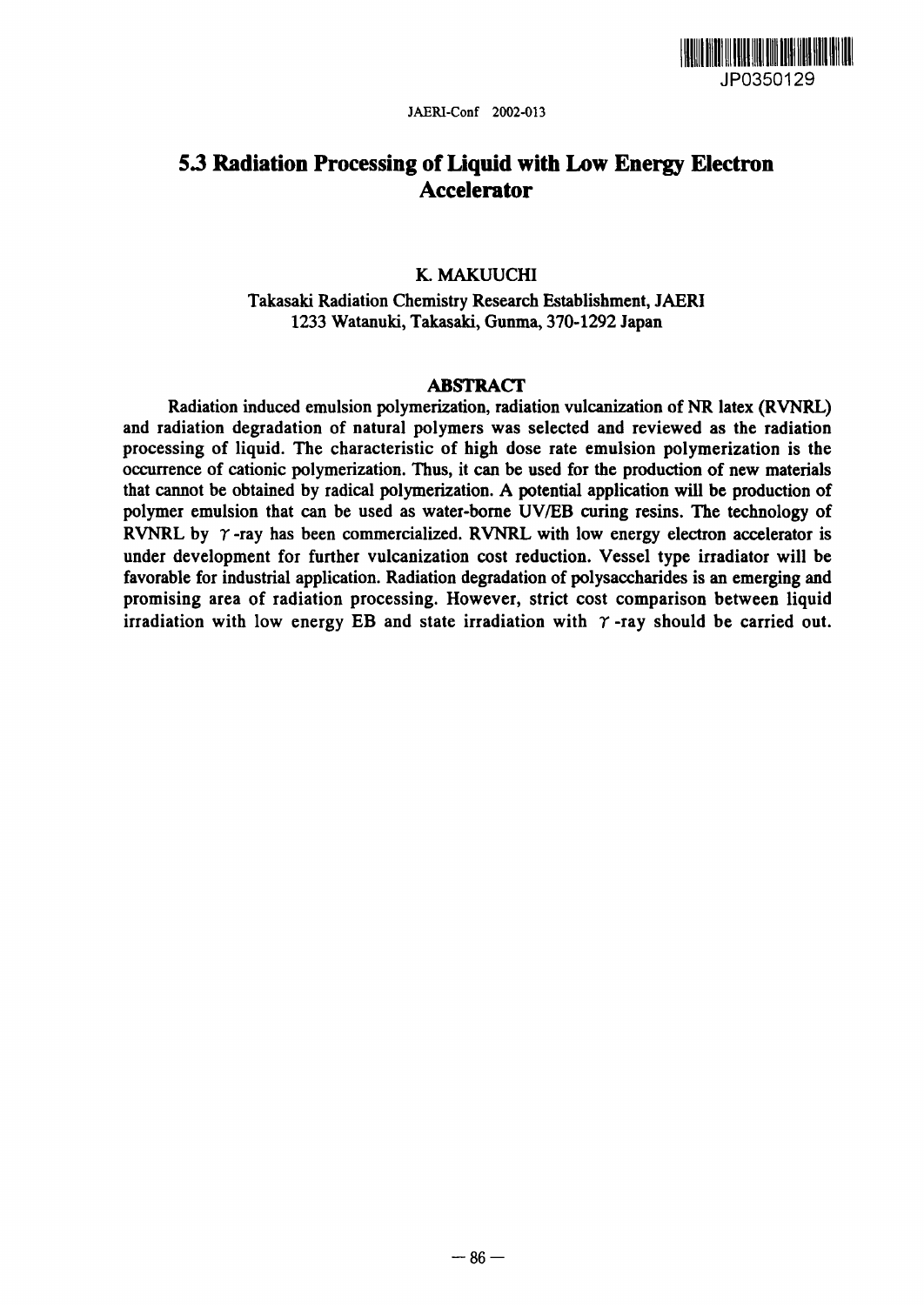# 1. INTRODUCTION

In this paper, liquid includes solution, emulsion and latex. The radiation processing of liquid developed so far are as follows;

- (1) Organic synthesis
- (Z Waste water treatment
- (Z Emulsion polymerization
- Vulcanization of NR latex
- Graft polymerization in NR latex
- Degradation of Natural Polymers

Several processes of organic synthesis by radiation were developed in USSR and USA in  $60<sup>1, 2</sup>$ . However, they have no industrial value at present because the same substances are produced by other nonradiation processes. The waste water treatment by radiation is recognized as an important area of radiation processing<sup>3)</sup>. It will be discussed in other part of this Workshop. The graft polymerization in NR Latex is also not dealt with in this paper because nonradiation method is commonly utilized. Thus the emulsion polymerization, vulcanization of NR latex and degradation of natural polymers will be reviewed in this paper.

# 2. EMULSION POLYMERIZATION

Radiation'induced emulsion polymerization was studied for long time **4)** The advantages of radiation emulsion polymerization are as follows;

- **The Higher molecular weight**
- (Z Complete conversion
- (Z No purification of monomer
- $\circledast$ Reproducibility
- ග No heat source
- 6 Easy control
- (7) Clean products without impurity

Only acrylic emulsions for textile printing and dyeing are produced commercially in China by radiation<sup>5)</sup>. This process was developed by University of Science and Technology of China. Industrial production was started in 1986. This process is now widely used in China. Annual production shipment value was \$ 1 Million in 1998. Figure 1 illustrates the outline of the plant of radiation emulsion polymerization.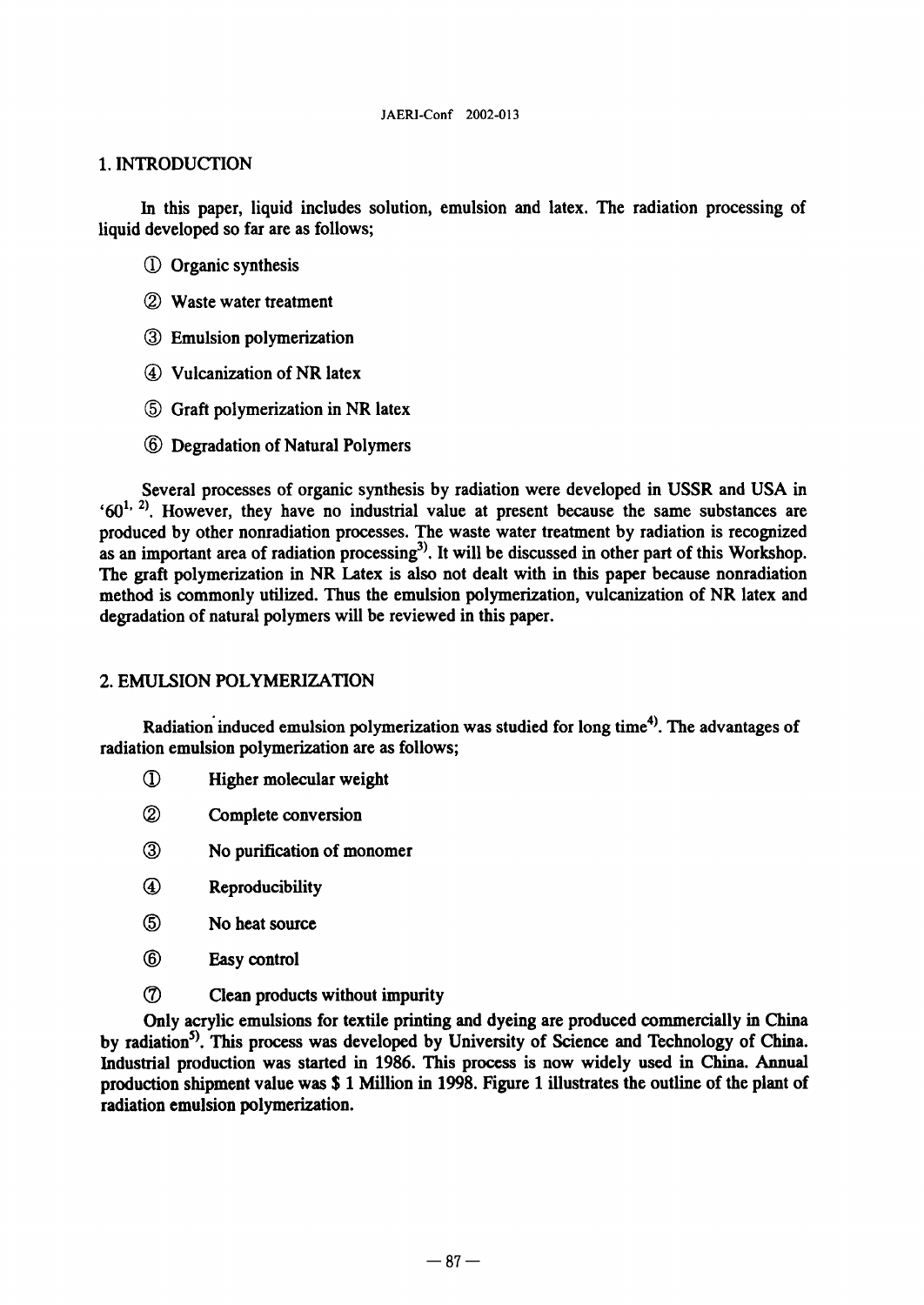

Fig. 1 Outline of the plant of radiation emulsion polymerization

A batch process was adopted in the industrial-scale production. The primary intensity of radiation source was 80 kCi and the producing capability of latex was 6 ton/day 2000 ton/y). The prepared emulsion is fed into four 600 litters movable reactors that are arranged on the two sides of the plate-form Co-60 source to receive the  $\gamma$  rays and carry out the emulsion polymerization independently. Each reactor is equipped with stirring and cooling systems, temperature detectors and automatic feeding entrance. The whole emulsion system is stirred at low speed during the irradiation. The preferable dose rate is 10-30 Gy/min. The temperature detector and the cooling system is set to take the reaction heat away and to keep the reaction temperature. A lower temperature is favorable to raise the molecular weight of resulted polymer, so that to raise the latex quality. Two types of latexes are produced: (1) water based latexes produced from oil-in-water emulsion and (2) oil based latexes from water-in-oil emulsion. The former are used as the binders for textile pigment print and dying and the later as thickeners for print paste

Emulsion polymerization with electron accelerator was attempted. One of the most important characteristics of irradiation with electron accelerator is the high dose rate irradiation. The advantages of the high dose rate polymerization are as follows: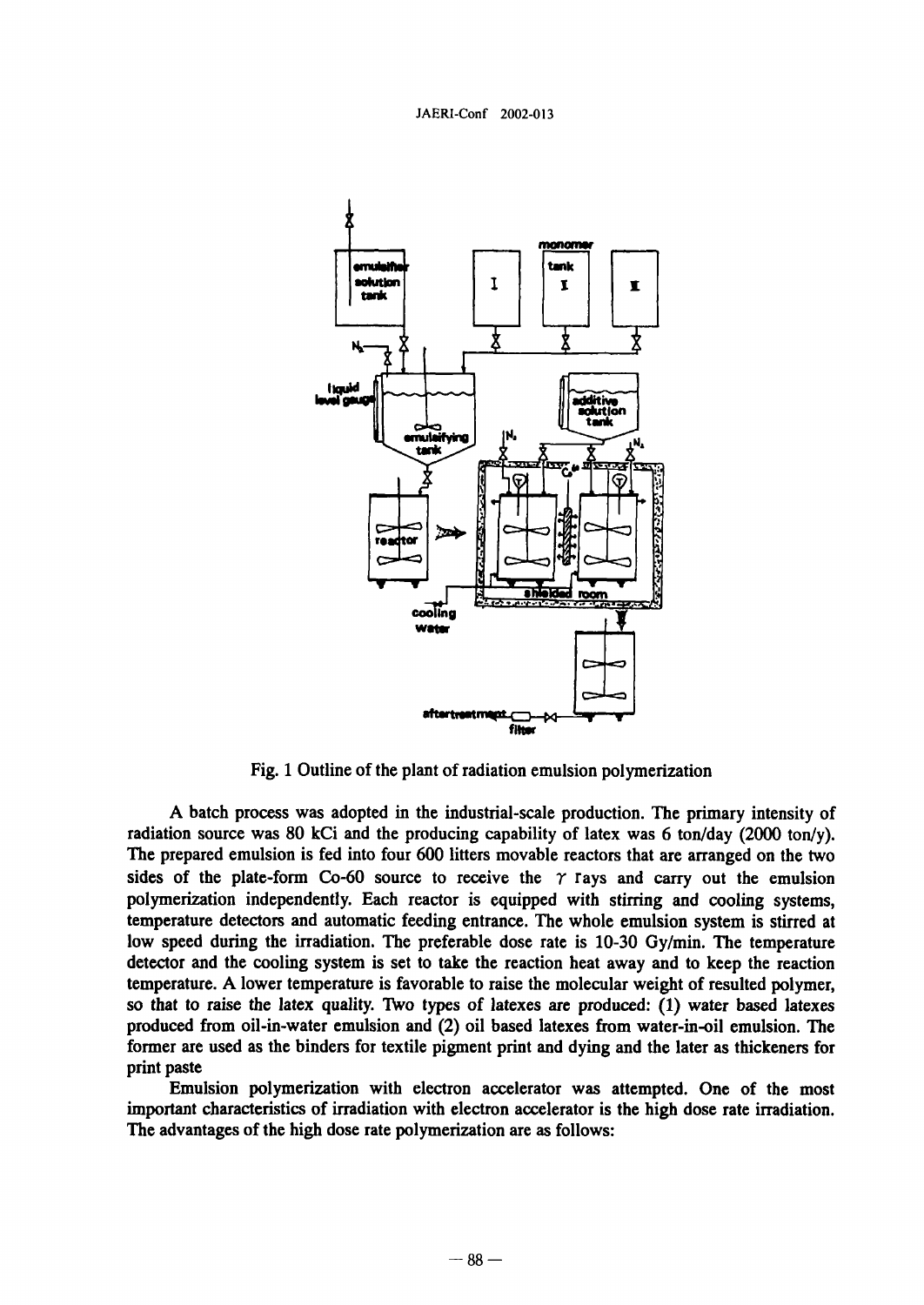- $^\circledR$ High rate of polymerization
- $\circled{2}$ Predominance of cationic mechanism
- $\circled{3}$ Liability to form Oligomer

Study on the emulsion polymerization of styrene (St) in a flow system by using electron beam of 1.5 MeV was carried out by JAERI-Osaka<sup>6, 7)</sup>. The reaction system is schematically illustrated in Figure 2. Sodium lauryl sulfate (SLS) was used as an emulsifier.



Fig. 2 System of emulsion polymerization with electron accelerator

Deaerated emulsion was circulated through an irradiation vessel after passing a heat exchanger to keep the sample temperature at  $40^{\circ}$ . The flow rate of the emulsion was  $4.7 \sim 5.0$ ml/sec. The inner size of the irradiation vessel was  $440 \times 10 \times 5$  mm. The electron beam of 1.5 MeV penetrates 3 mm in the direction of the depth. The average dose rate in the vessel was 3 kGy/sec for a space of  $300 \times 10 \times 3$  mm.



Fig. 3 GPC curves of polystyrene prepared by emulsion polymerization with EB

Figure 3 shows the typical GPC curves of polymer latex prepared by the high dose rate emulsion polymerization. The GPC curve is composed of three components. Peak I indicates the curve of oligomers with molecular weight of about 1000, Peak II polymers obtained by radical polymerization, and Peak III polymers obtained by cationic polymerization. The higher the [SLSI/[St], the more the amount of polymer produced by cationic process. The amounts of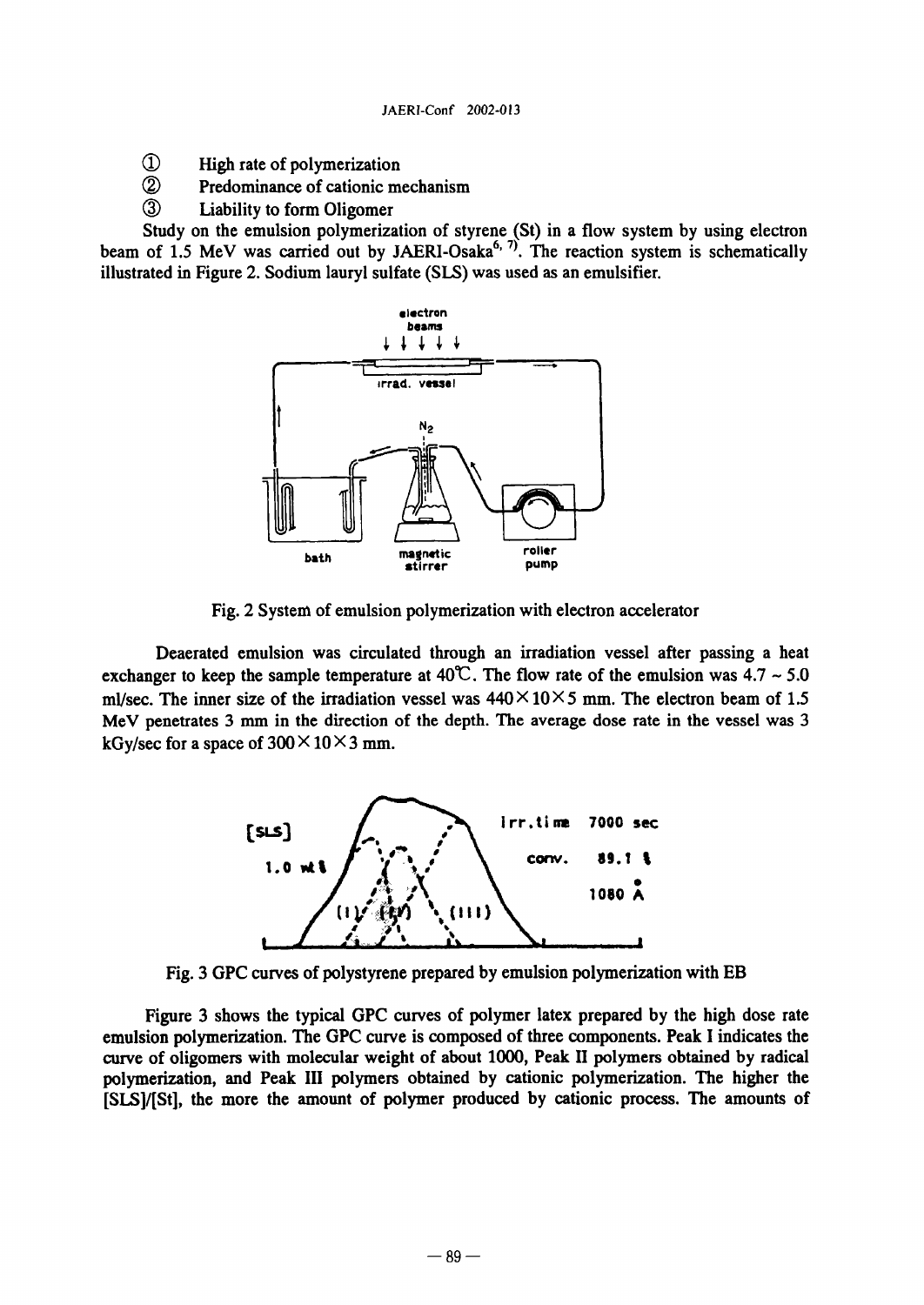oligomer and radical polymer decrease at higher [SLSI/[St].

Figure 4 shows the GPC curves of polymers prepared under various dose rates. It is clear that radical polymer predominate at a low dose rate, while at a higher dose rate cationic polymers predominate.



Fig. 4 GPC curves of polystyrene prepared under various dose rates

The molecular weight distributions of cationic polymers are rather narrow. Figure 5 shows the number average molecular weight (Mn) of cationic and radical polymers as a function of the dose rate, respectively. Mn of radical polymers decreases with increasing dose rate, while Mn of cationic polymer keeps. Emulsion polymerization with electron accelerator is a high dose rate polymerization.



Figure 5 Number average molecular weight of cationic and radical polymers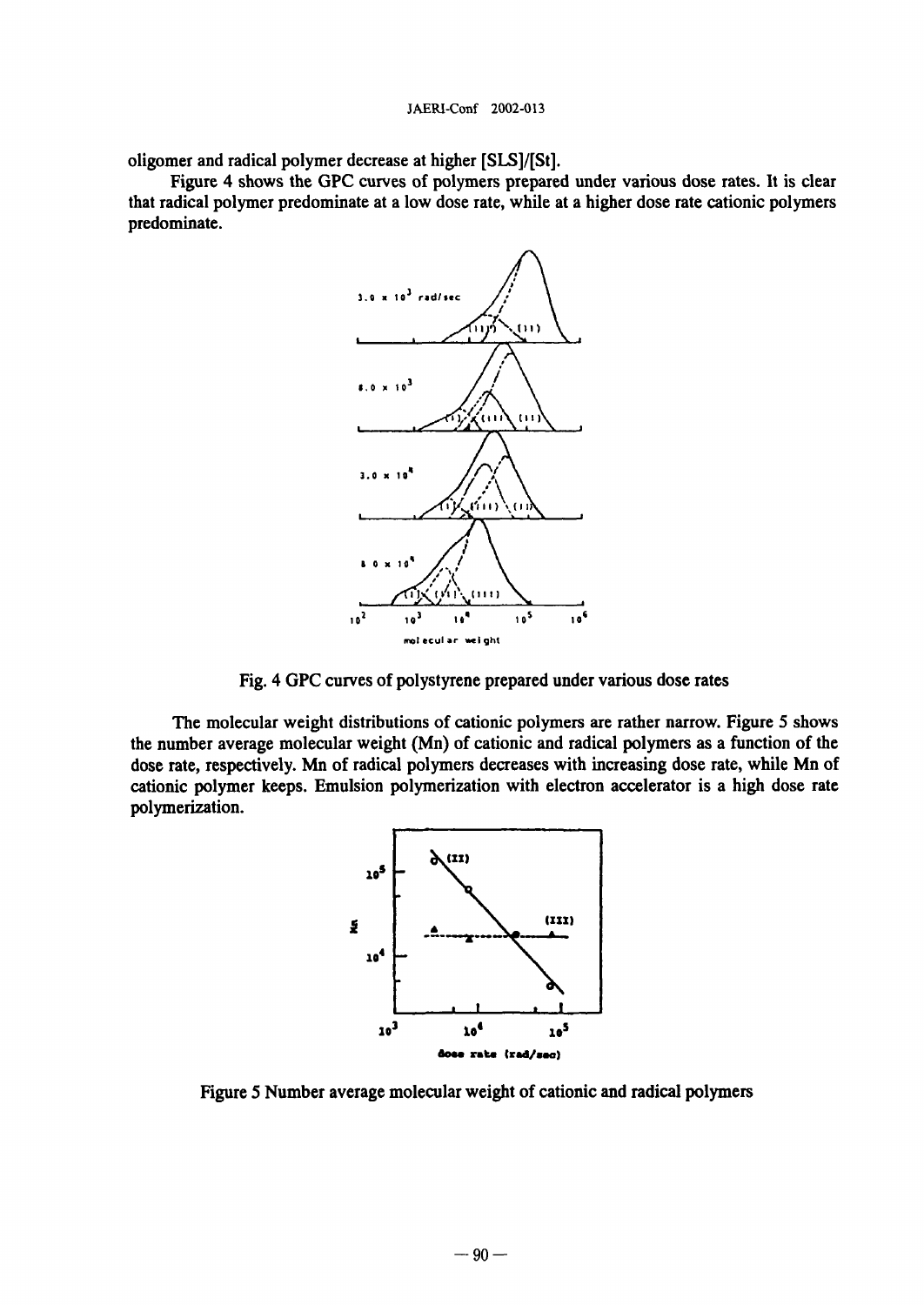The significant characteristic of electron beam induced high dose rate emulsion polymerization is the emergence of cationic polymer mechanism. This suggests that electron beam induced emulsion polymerization is suitable for the production of polymer emulsion that can be used as water-borne UV/EB curing resins.

# 3 RADIATION VULCANIZATION OF NR LATEX

Radiation vulcanization of natural rubber latex (RVNRL) means the radiation-induced crosslinking of natural rubber (cis-1,4-polyisoprene) dispersed as microscopic particles in an aqueous medium. Following excellent qualities of RVNRL have been specified<sup>8)</sup>.

- 1 Absence of N-nitrosamines<br>2 Very low cytotoxicity
- 2 Very low cytotoxicity<br>3 Less protein content
- Less protein content
- (4) Easy degradation in the environment<br>(5) Transparency and softness
- Transparency and softness
- $\circled6$ Less formation of SO<sub>2</sub> when during incineration

These arise from the facts that RV NR latex does not contain dithiocarbamates, sulfur and zinc oxide that are essential for the conventional vulcanization. Pilot plants of RVNRL have been set up in Indonesia, India, Malaysia and Thailand. Radioactive isotope Co-60 is used as a radiation source of pilot plant of RVNRL. Irradiation facility with Co-60 sources needs heavy bioshielding, resulting in high initial investment and high irradiation cost. Replenishment of decayed Co-60 sources is another factor to be considered. Thus, RVNRL by Co-60 has not come into wide. The RVNRL with electron accelerator also studied in a few countries. Generally, medium or high energy electron accelerator was used. A pilot plant with electron accelerator was installed in France<sup>9</sup>. Figure 6 illustrates the plant. A linear electron accelerator having a mean power of 10 kW and energy of 6 MeV was used as the radiation source. The irradiation vessel is equipped with a latex circulating pump to permit continuous vulcanization. The critical problems of RV NR latex preparation with EB are as follows;

- $\Omega$ Avoiding local overdosing
- $^{\circledR}$ Limiting heating of the latex.



Fig. 6 Pilot plant of RVNRL with linear electron accelerator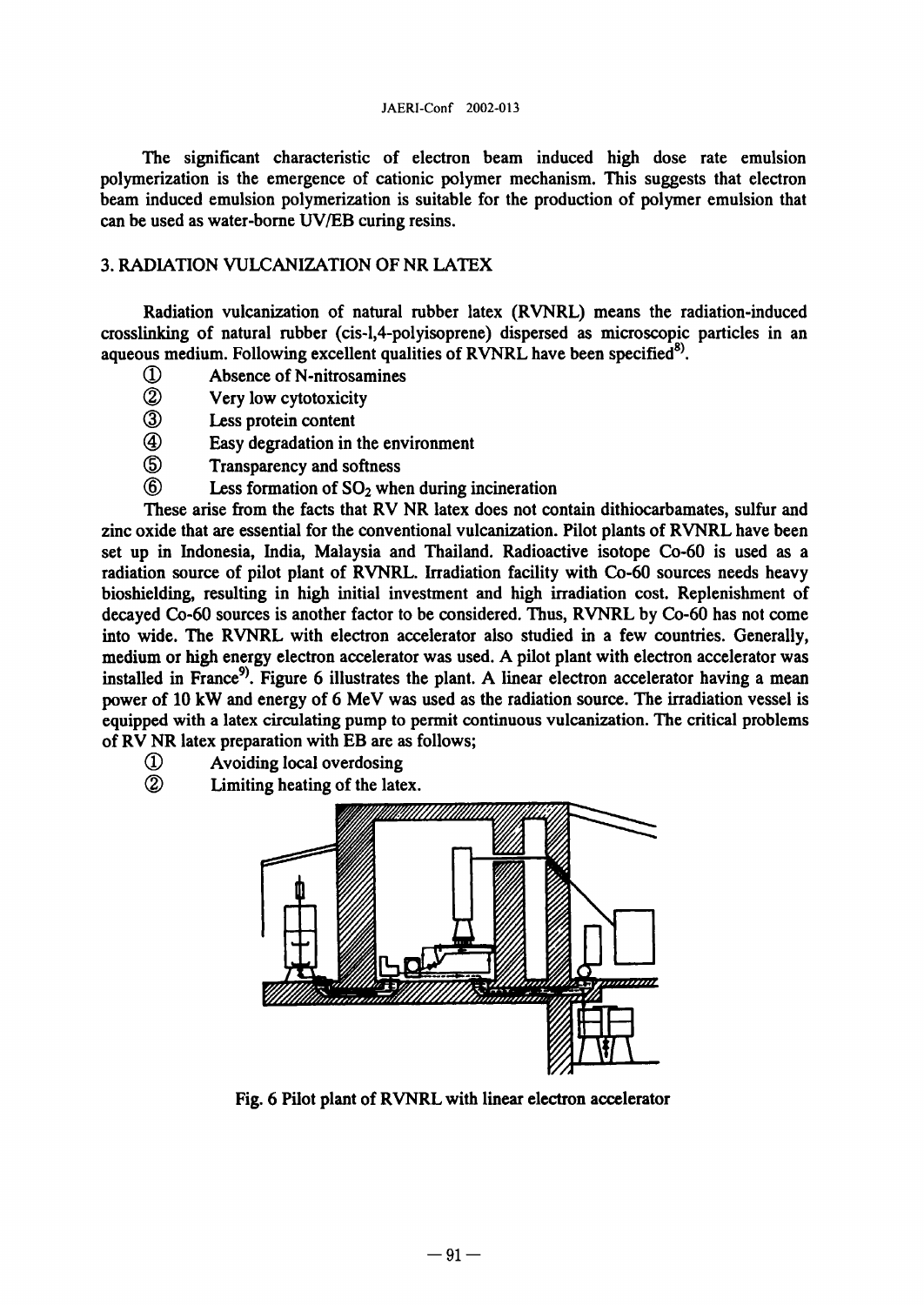Special care was taken in the designing of the irradiation vessel to prevent the coagulation of the latex that can occur because of over dosing and heating. It has been reported that EB irradiated NR latex and the resulting latex films exhibit good properties that make them suitable for any conventional use of rubber latex.

In China, a van de Graaff electron accelerator  $(2 \text{ MeV}, 0.15 \text{ mA})$  was a radiation source<sup>10</sup>. The NR latex (TSC 50 %) was irradiated to 300 kGy with a dose rate of 1.2 kGy/sec. The latex was stirred during the process at 300 rpm to ensure homogeneous irradiation. The physical properties of RV NR latex films thus prepared were compared with those of a sulfur vulcanized NR latex film. The vulcanization dose was 300 kGy. The maximum tensile strength and elongation at break were 19.2 MPa and 918 %, respectively. While the tensile strength of sulfur vulcanizate was 29.0 MPa. After aging at 100 C for 24 hr the tensile strength of radiation vulcanizate increased to 22.5 MPa, while that of sulfur vulcanizate decreased to 5.9 MPa. High transparency of radiation vulcanizate was observed. The RV NR latex irradiated with EB is absolutely free from contaminants and suitable for medical use.

In Germany a 1.5 MeV, 25 mA (Dynamitron) was used for RVNRL source<sup>11, 12</sup>). Initially, NR latex was placed on metal plates (with thickness of about 4 mm) having elevated edges. The plates were mounted on a table that can move automatically under the electron beam scanner during radiation. Finally, flow type iradiator with metal slope was installed to irradiate NR latex continuously 300 kg for each trial). Polyfunctional monomers were used as accelerator.

German latex using industry was interested in RVNRL The electron beam crosslinked natural rubber latex was tested for a number of different applications. Best results were obtained in the dipping industry. Trial manufactures of teats, toys, balloons, condoms, household-gloves, surgical gloves, examination gloves, catheters and medical tubes were carried out. Advantages were also seen in the productions of cork soles because of a better appearance. However, the development of radiation process by electron beam was stopped due too high investment cost.

RVNRL with a self-shielding low energy electron accelerator is supposed to be more feasible and economic than those with Co-60 source, medium and high energy electron accelerator because special building with thick bioshielding is not required for low energy electron beams (EB). However, the low energy EB has the following disadvantages:

- High absorption by air
- Low penetration in latex
- Wide scattering in air

Figure 7 shows the percentages of absorbed electron beams in latex that was put in a vessel covered with 6  $\mu$  m aluminum foil as shown in Figure 8.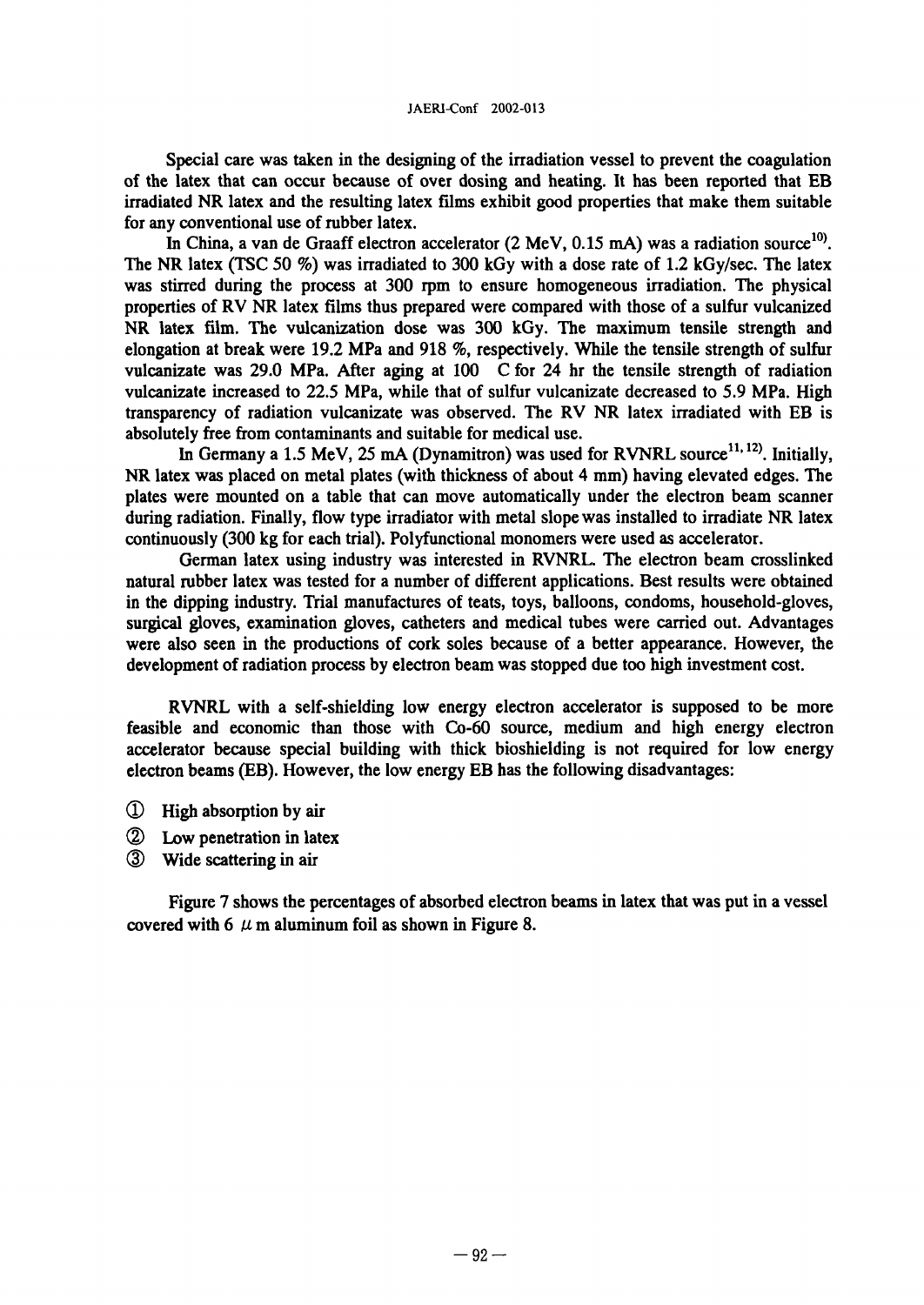

With increasing the thickness of air layer between the surface of latex and the beam window absorption percentages of electron beams in latex decreases. Low penetration of low energy EB in latex causes serious technical problems.

Figure 9 illustrates a typical relationship between dose and tensile strength of NR film prepared from RV NR latex. The tensile strength increases with increasing dose, after achieving maximum value it decreases. For practical usage 70% of maximum tensile value should be kept. This means the lowest dose should be about 50% of the dose at that maximum tensile strength is achieved.



Fig.9 Dose and tensile strength Relationship of RVNRL

Figure 10 shows the depth dose curve of  $250 \text{ keV}$  EB in NR latex in the irradiation vessel covered with 20  $\mu$  m titanium foil. The thickness of air layer is 10 cm. The thickness of NR latex that absorbs enough energy to vulcanize is less than 40  $\mu$  m. It is hard to control the thickness of NR latex layer less than 40  $\mu$  m in industry.



Fig. 10 Depth dose curve of 250keV EB in NR latex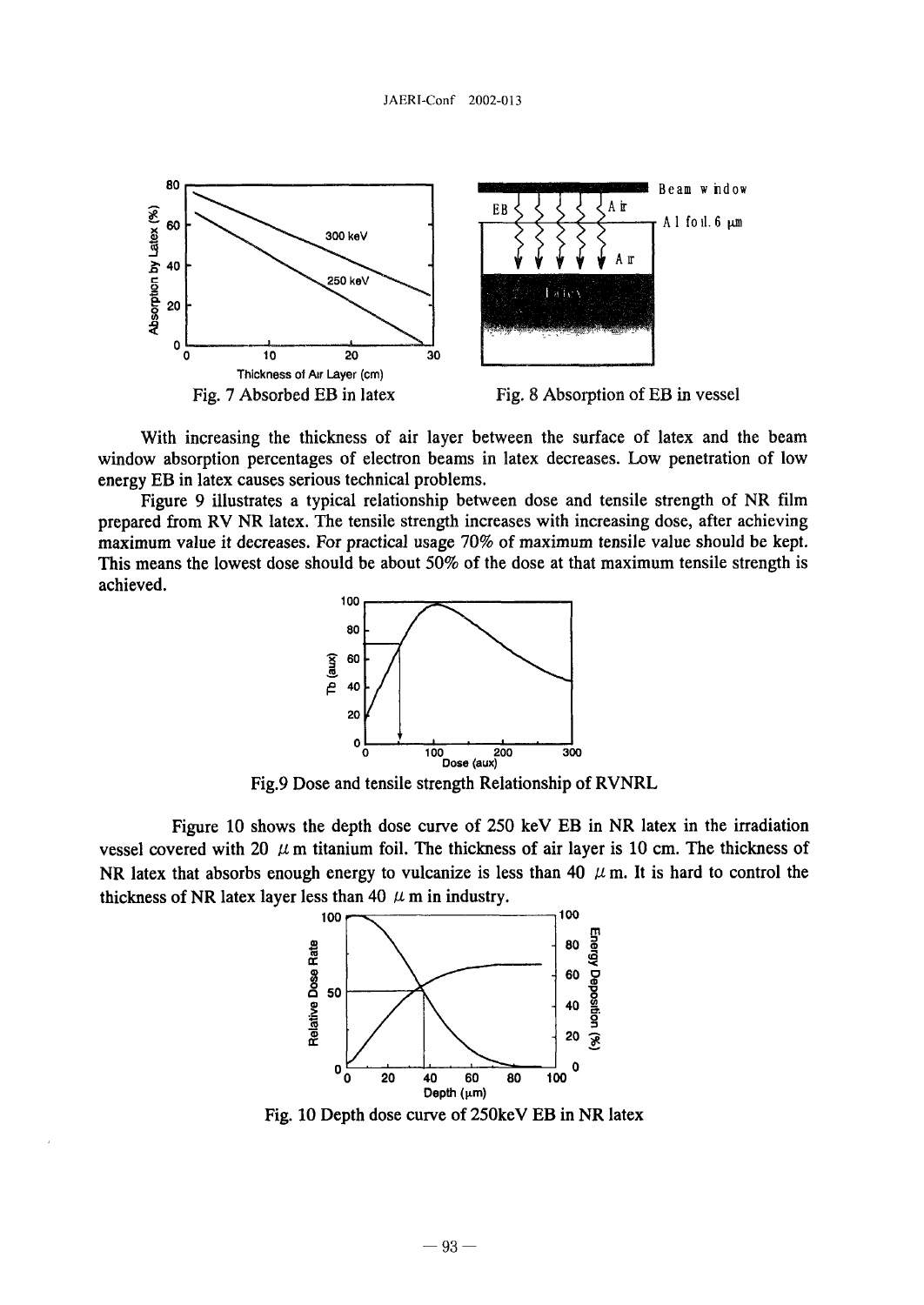Several irradiation systems were tried to vulcanize NR latex $^{13}$ . Figure 11 illustrates a rotating drum type irradiator. Surface of the rotating drum adsorbs NR latex at the bottom of drum and the latex is irradiated at the top of the drum.



Figure 12 shows tensile strength and weight swelling ratio of NR film prepared from NR latex irradiated with the rotating drum type irradiator at various beam current at the fixed accelerating voltage  $(250 \text{ kV})$  and the rotating speed. With increasing beam current the tensile strength increases and the swelling ratio decreases.



Fig. 12 Results obtained by using rotating drum type irradiator

Belt conveyer type iradiator shown in Figure 13 is a modification of rotating drum type irradiator.

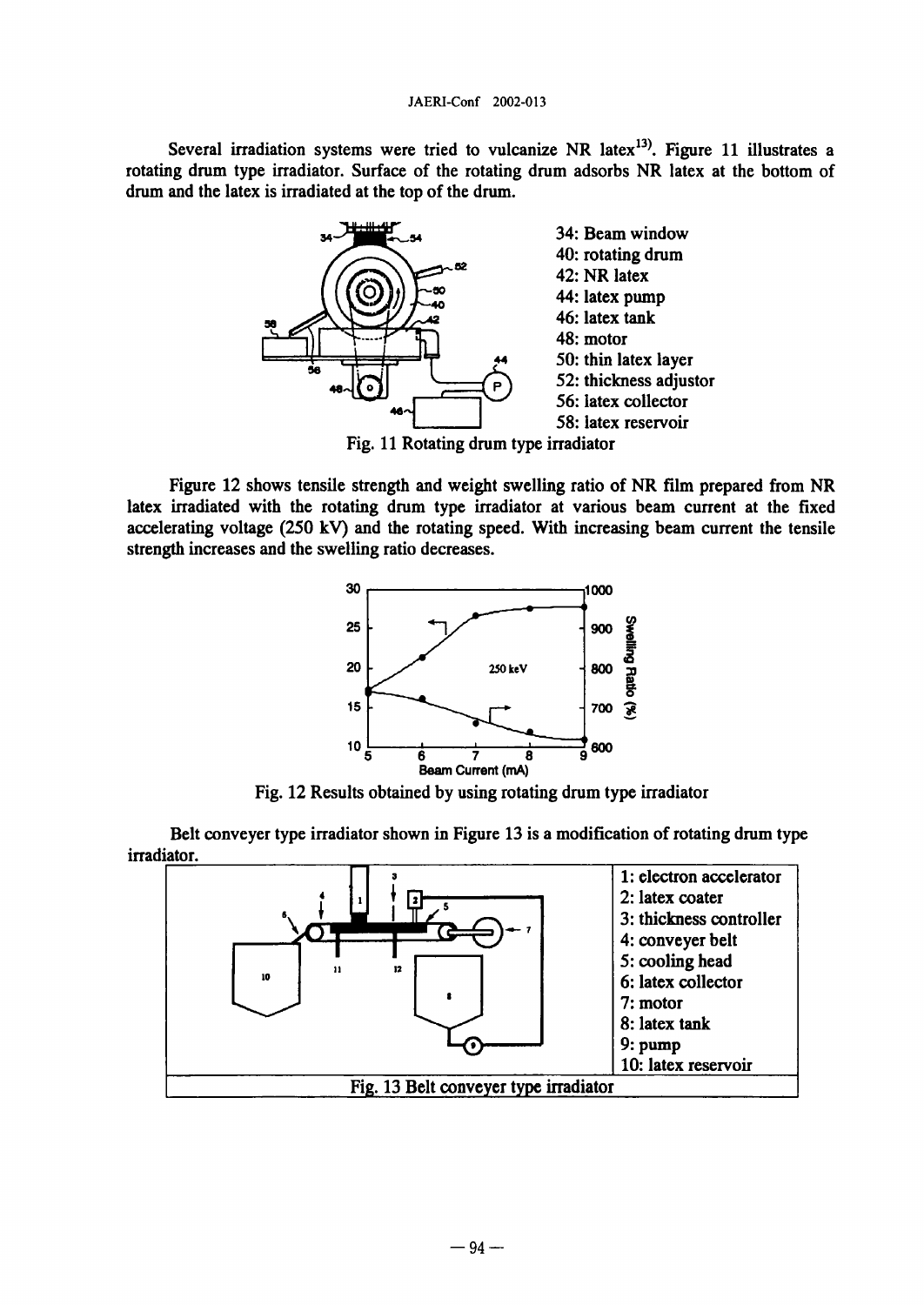Figure 14 demonstrates a natural flow type irradiator. The NR latex flows under EB naturally due to gravitational force and circulates by using diaphragm pump.





Fig. 15 Results obtained by using natural flow type irradiator

Figure 15 shows some data obtained by this irradiator.

Vessel type irradiator will be favorable for industrial application. Figure 16 shows two vessel type irradiators, prototype and its modified one. Mixing efficiency was improved in the modified irradiator by installing the stirrer at the bottom of the irradiator.



Fig. 16 Vessel type irradiators, (A) prototype, (B) modified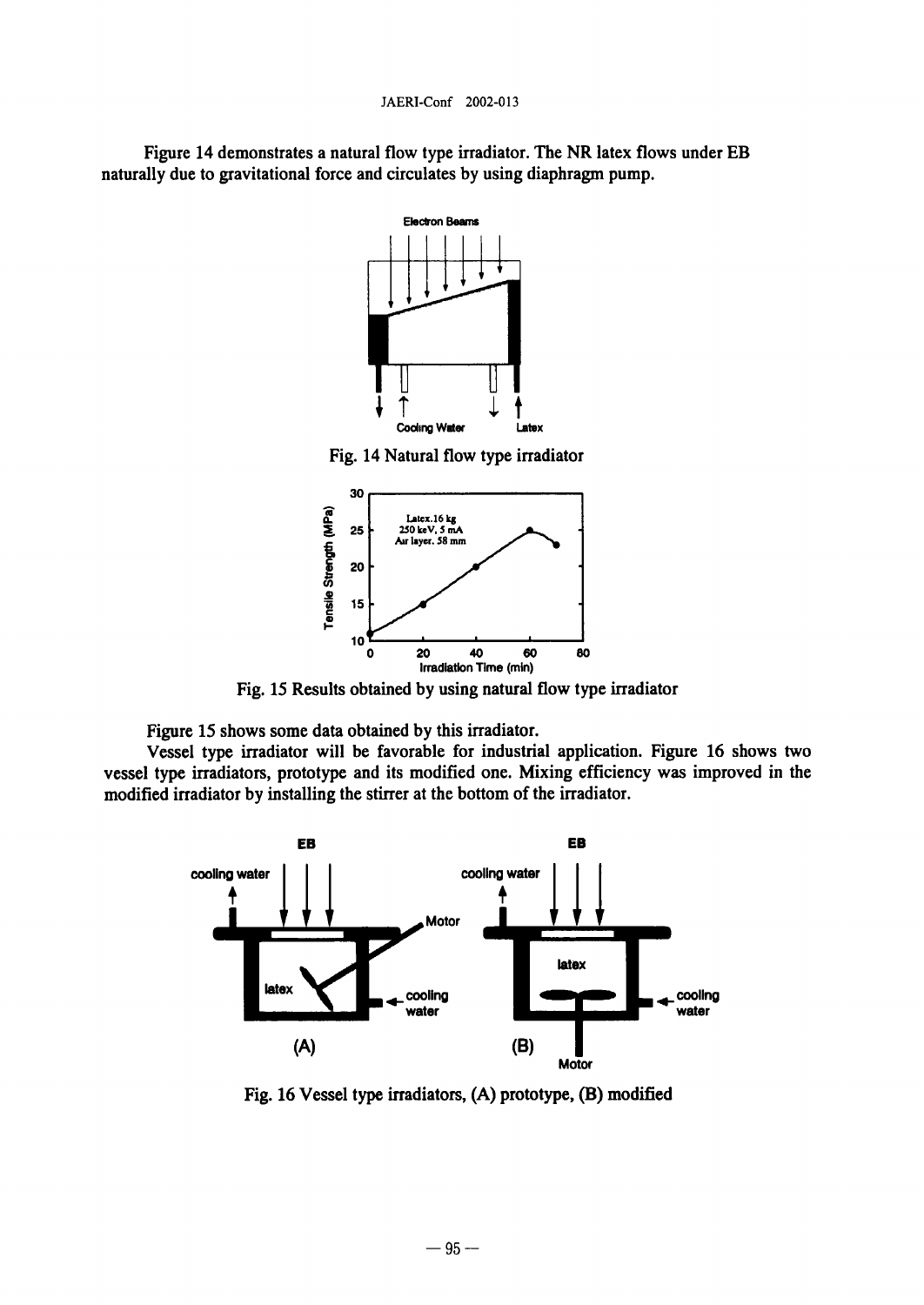Problem of vessel type irradiator was the formation of small rubber blocks on the surface of latex during irradiation. Number and size of the block increase with increasing irradiation time. The rubber blocks originated from drying of latex at the wall of irradiator where the scattered electron beams hit. It is essential to design the irradiator to be larger than beam window. The irradiator should apart 15 cm from the edge of beam window.

Figure 17 shows the effect of mixing speed on RVNRL with vessel type irradiator. The capacity of the vessel is 1,450 ml latex. NR latex was irradiated in the absence of sensitizer with an accelerating voltage of  $300 \text{ kV}$ . Clearly the optimum radiation time is  $25$  minutes at  $100 \text{ rpm}$ (Reynolds number Re: ca 800), 15 minutes at 150 rpm (Re: ca 1200) and around 20 minutes at  $200$  rpm (Re: ca 1,600). The maximum tensile strength is also achieved at 150 rpm. This indicates that suitable flow of latex is attained at the Reynolds number around 1,600. High speed stirring produces foams that cause coagulated surface layers with partially carbonized NR because almost all of energy of the electron beams is adsorbed by the foam. Formation of foams was prevented by addition of defoamer. Figure 18 shows effect of beam current (equivalent to dose rate) on the tensile strength with a 300 kV of EB energy at 150 rpm of stirring speed. It can be seen that for higher beam current reduces vulcanizing time. However, there is slight dose rate dependency of rate on vulcanization. Probably this is due to the insufficient mixing during irradiation.



Fig. 17 Effect of mixing speed on RVNRL Fig. 18 Effect of beam current on RVNRL

A pilot plant of RVNRL with low energy electron accelerator was installed at TRCRE<sup>14)</sup>. The appearance of the plant is shown in Figure 19. It consists of 250 keV-10 mA electron accelerator and vessel type irradiator having capacity of 18 litters.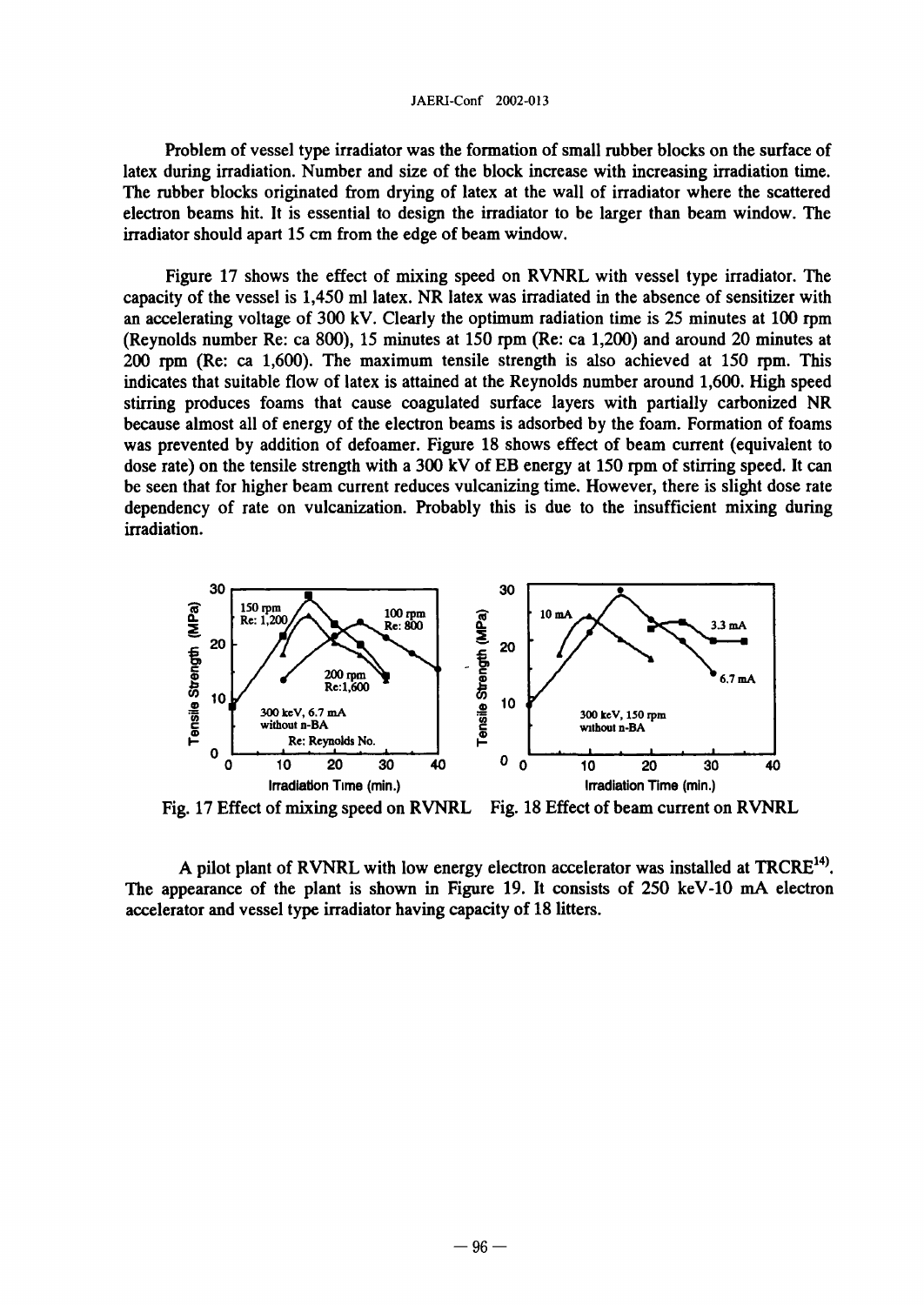

Fig. 19 Pilot plant of RVNRL with low energy electron accelerator

Figure 20 shows some results obtained by this plant. Remarkable reduction of the initial investment and vulcanization cost of RVNRL can be expected by utilization of low energy electron accelerator.



Fig. 20 Results obtained by using the pilot plant

# 4. RADIATION DEGRADATION OF NATURAL POLYMERS

It is well known that the polysaccharides (carbohydrates) such as sodium alginate, chitosan and carageenan are easily degraded by irradiation. Recently it was found that the degraded polysaccharide has various kinds of biological activities such as promotion of plant growth<sup>15</sup>, anti-bacterial activity<sup>16)</sup>, suppression of heavy metal stress<sup>17)</sup>. Radiation degradation of polysaccharides is an emerging and promising area of radiation processing.

Low energy electron accelerator is useful tool to degrade polysaccharides. Figure 21 and Figure 22 show molecular weight change of sodium alginate in 1 wt % aqueous solution with  $\gamma$ rays and EB, respectively. The EB irradiation was carried out by the RVNRL pilot plant described above. It is clear that there is no remarkable difference between EB and  $\gamma$ -rays in the degradation of sodium alginate. However, solid state degradation with  $\gamma$ -rays will be more easily, even though the high dose is needed. Strict cost comparison between liquid irradiation with low energy EB and state irradiation with  $\gamma$ -rays should be carried out.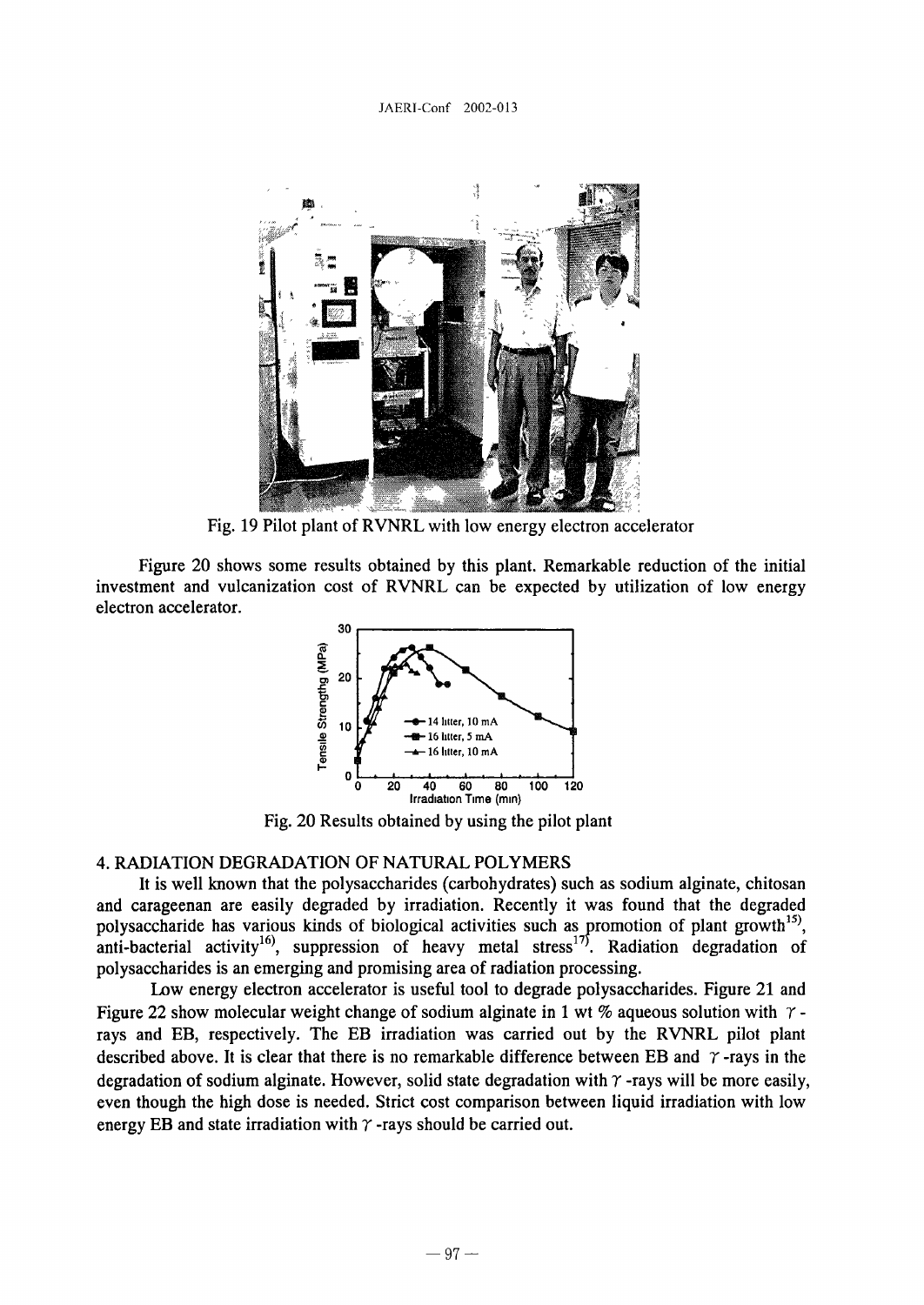



Fig. 21 Molecular weight change of Fig. 22 Molecular weight change of sodium alginate by  $\gamma$ -ray irradiation sodium alginate by 250 keV EB

irradiation

### 5. CONCLUSION

Low energy electron accelerator is a practical radiation source for processing of liquid. Emulsion polymerization, RVNRL and degradation of natural polymers are the potential application field of low energy electron accelerator. However, the reduction of price and maintenance cost of the EB machine is needed for the promotion of radiation processing of liquid with low energy electron accelerator.

### REFERENCES

- 1) C. D. WAGNER, Chemical synthesis by ionizing radiation, Adv. Radiat. Chem., 1, 199 (1969)
- 2) V. VERESHCHINSKII, Some topics in radiation chemical synthesis of organic compounds, Adv. Radiat. Chem., 3, 75 (1972)
- 3) A. K. PIKAEV, Current status of the application of ionizing radiation to environmental protection: I. Ionizing radiation sources, natural and drinking water purification (a review), High Energy Chem., 34, 1 (2000)
- 4) K. MAKUUCHI, H. NAKAYAMA, Radiation processing of polymer latex, Progr. Org. Coat. 11, 241 (1983)
- 5) Zhang Zhichcng, Zhang Manwei, Industrialization of radiation-induced emulsion polymerization - Technological process and its advantages, Radiat. Phys. Chem., 42, 175 (1993)
- 6) K. HAYASHI, S. OKAMURA, Emulsion polymerization of styrene in a flow system, JAERI M9214, 113 (1981)
- 7) J. TAKEZAKI, K. HAYASHI, S. OKAMURA, Molecular weight distribution of polymer latex by radiation-induced emulsion polymerization, Report Progr. Polym. Phys. Japan, 26, 557(1983)